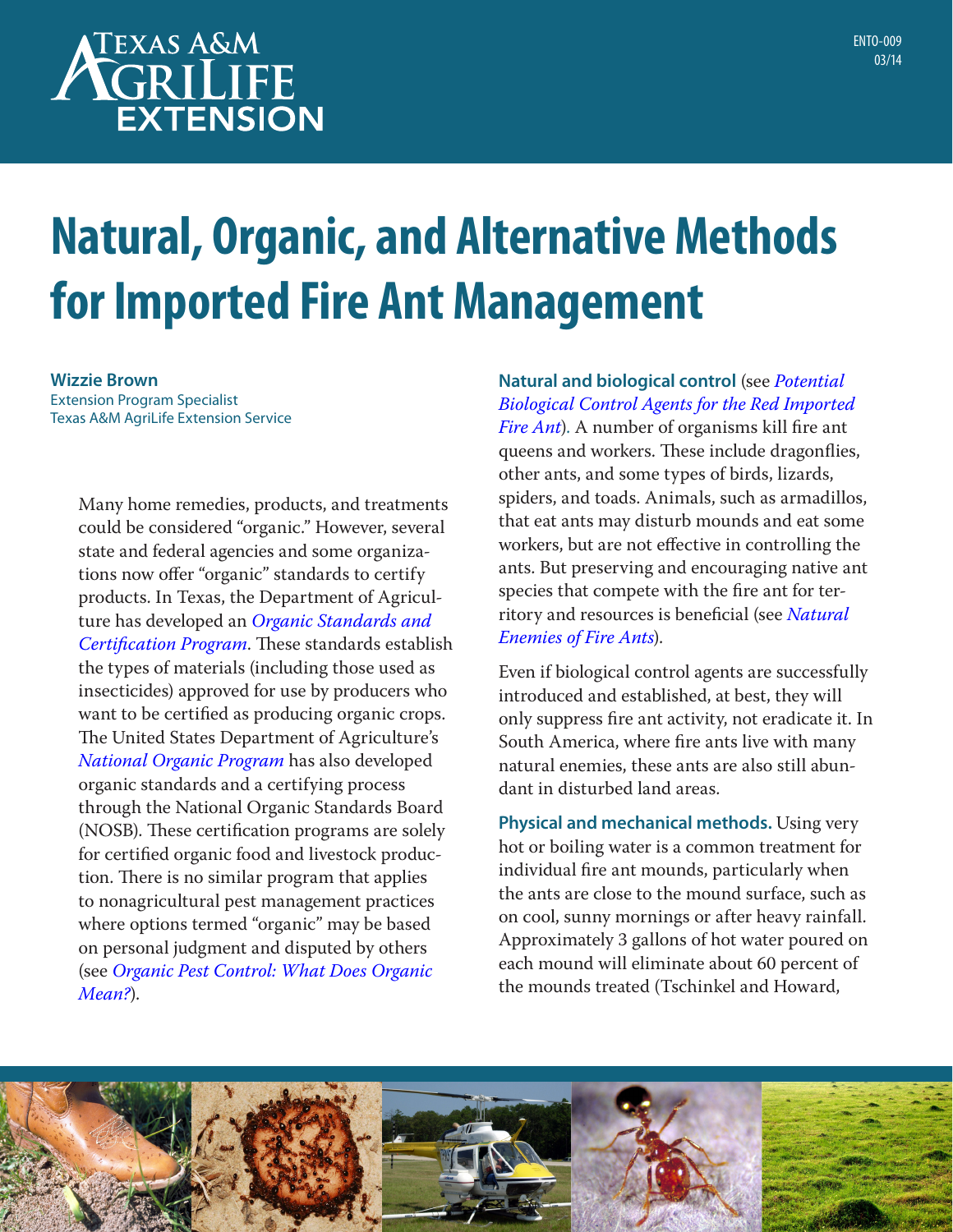1980, *Journal of the Georgia Entomological Society* 15:102–105). This method may work well in certain situations, but take care to not pour hot water on desired plants and grasses. Also, to prevent serious burns, be careful in handling large volumes of hot water.

Many people try to dig up mounds to move them or dump them onto another mound (see *[Control](http://bug.tamu.edu/fireant/research/projects/pdf/1997-200resdemo.pdf)  [of Imported Fire Ant Colonies by Field Removal](http://bug.tamu.edu/fireant/research/projects/pdf/1997-200resdemo.pdf)*). Colonies in mounds that are regularly disturbed or knocked down may move, but this does not eliminate the ants. Since polygyne colonies, colonies with more than one queen, are tolerant of ants from neighboring mounds, attempts to shovel one mound on top of another to force the ants to kill each other are ineffective.

Barriers that fire ants will not cross can be effective in keeping ants out of sensitive areas such as greenhouse benches, wood duck boxes, and other objects. Nonchemical barriers, such as talcum powder and Teflon-like tape or spray products used on vertical surfaces, generally lose their effectiveness in very humid or wet conditions (Drees 2002, *Southwestern Entomologist* 27(1): 111–113). Tanglefoot, a petroleum-based sticky material, available as a gel or aerosol, may be effective temporarily. Such products lose their effectiveness when coated with dust and other debris. You can also use electrical or heating elements to create a barrier.

**Control devices.** Many products that do not use chemicals are marketed for fire ant control. Devices that do not use chemical insecticides or microorganisms are not required to be labeled as pesticides by the Environmental Protection Agency, and are often marketed without scientific evaluation. The fact that a "control" device is on the market does not indicate that it is effective. These products may kill some ants, but they are often incapable of eliminating a colony (see *[Museum of Novel Fire Ant Control Methods](http://www.extension.org/pages/21854/museum-of-novel-fire-ant-control-methods-and-products)  [and Products](http://www.extension.org/pages/21854/museum-of-novel-fire-ant-control-methods-and-products)*). Report deceptive or fraudulent claims concerning fire ant control devices to the office of the Texas Attorney General or the Federal Trade Commission.

**Home remedies.** In addition to using very hot or boiling water as described above, there are many other "home remedies." Whether these methods are "organic" or not is arguable. Most home remedies are ineffective, and virtually none are recommended for use by practitioners of "organic" gardening and farming (see *[Are](http://www.extension.org/pages/34814/are-there-any-home-remedies-that-will-kill-fire-ants)  [there any home remedies that will kill fire ants?](http://www.extension.org/pages/34814/are-there-any-home-remedies-that-will-kill-fire-ants)*).

Using gasoline and other petroleum products (such as refined decomposed plant material similar to dormant, summer, and horticultural oils which are sometimes considered to be "organic" products) is strongly discouraged. These materials are not EPA-registered pesticides, are dangerously flammable, kill grass and plants around the treated mounds, and can seriously pollute the soil and groundwater.

Other home remedies include soap solutions or cleaning products (which are believed to remove the protective oil coating from the ants) soaked into the mound. Although the Organic Food Standards and Certification Program allows the use of EPA-registered insecticidal soap products according to labeled uses, these insecticidal products are not registered to treat fire ant mounds. Manufacturers of soap, liquid detergent, and other nonpesticide products do not support uses that are not specified in the directions and will not assume liability for any problems that may arise with their unregistered use.

Evaluations of home remedies including aspartame, baking soda, cinnamon, club soda, coffee grounds, grits and Malt-O-Meal, and molasses failed to document control of imported fire ant mounds. While some home remedies have been tested, many have not been scientifically evaluated (see *[Laboratory Assay of Effect of Instant](http://bug.tamu.edu/fireant/research/projects/pdf/1997-200resdemo.pdf)  [Grits and Malt-O-Meal for Imported Fire Ant](http://bug.tamu.edu/fireant/research/projects/pdf/1997-200resdemo.pdf)  [Control](http://bug.tamu.edu/fireant/research/projects/pdf/1997-200resdemo.pdf)*).

*"Organic" botanical insecticides.* Botanical insecticides are those derived from plants (see *[Botanical Insecticides](http://landscapeipm.tamu.edu/what-is-ipm/types-of-pest-control/chemical-control/organic/botanical/)*). Most are contact insecticides and work in several ways. Pyrethrins, which act on the nerve axon, are effective and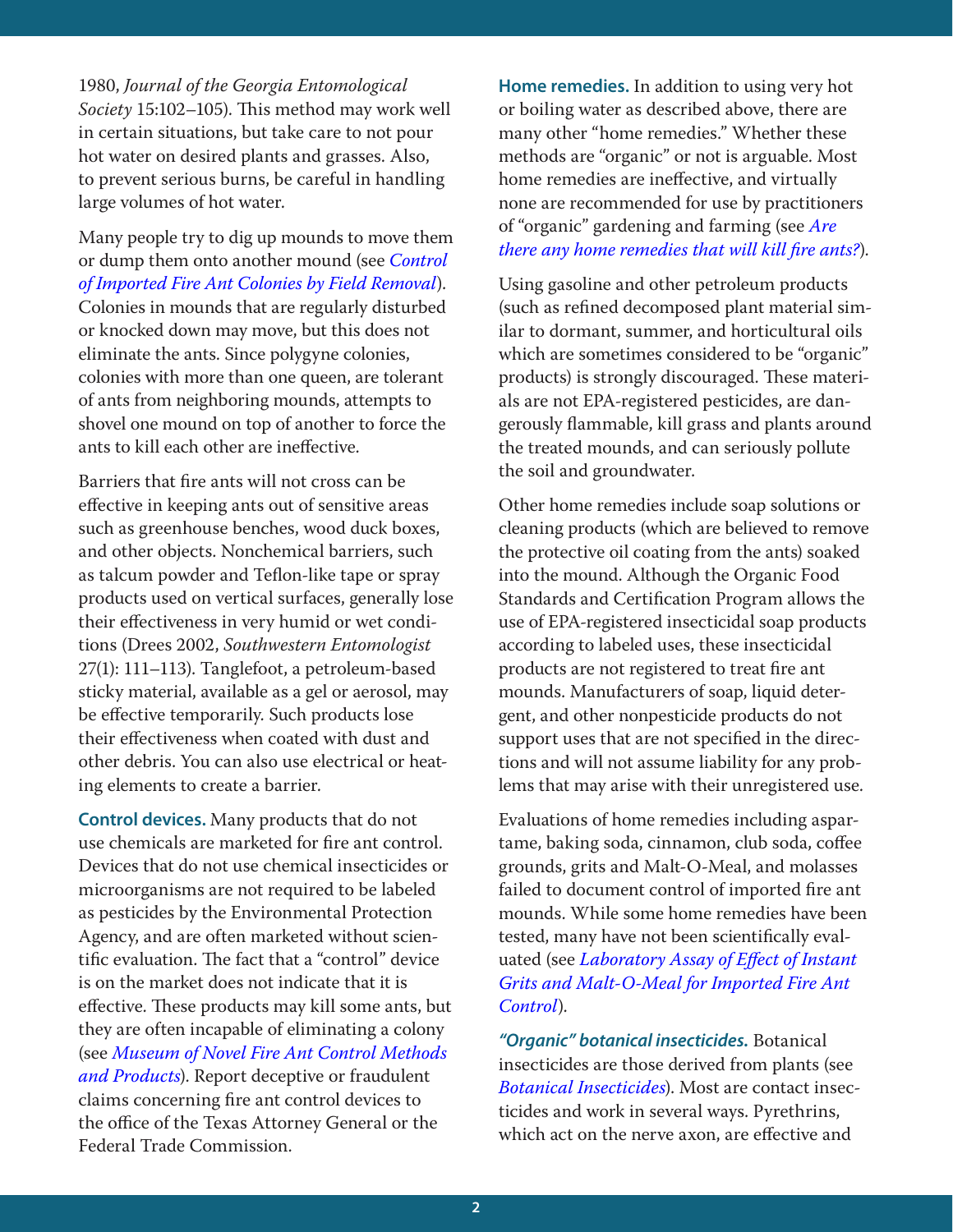kill ants quickly (within minutes to hours). Some products mix pyrethrins with a synthetically produced additive (piperonyl butoxide or PBO) and diatomaceous earth (silicone dioxide) for application as ant mound treatments or surface sprays. Most practitioners do not accept formulations containing the synthetic chemical synergist PBO as an "organic" product.

Rotenone acts on the respiratory system, including nerves and muscles. Pyrethrins and rotenone products break down rapidly in the environment. Rotenone and pine oil (turpentine) products are slow-acting (days to weeks) contact insecticides applied as mound drenches.

A substance in orange oil released from crushed or grated citrus peels (d-limonene) is toxic to fire ants. Products with d-limonene as an active ingredient are available commercially for use as a fire ant mound drench that provides quick elimination of treated colonies. Other plant oils may also be found in a variety of ant control products.

**Inorganic compounds.** Diatomaceous earth (D.E., silicone dioxide) products registered by EPA as pesticides are usually applied as a fine dust contact insecticide to ant trails indoors or to produce barriers. No other forms of D.E. (such as swimming pool filter grade or treated D.E.) should be used as a pesticide. D.E. abrades the waxy layer from the insect exoskeleton causing the insect to desiccate (dry out). Although suitable for dusting foraging ant trails indoors, when applied as a dust or drench to fire ant mounds, diatomaceous earth usually does not eliminate colonies. As discussed above, some products use D.E. primarily as a carrier for other active ingredients such as pyrethrins, often synergized with PBO.

Many IPM (integrated pest management) programs for fire ant control include the judicious use of a bait-formulated product(s). Spinosad baits are from compounds called spinosyns, which are the products of the fermentation of the soil actinomycete, *Saccharopolyspora spinosa*. The *[Organic Materials Review Institute](http://www.omri.org/omri-lists)*

or OMRI certifies several spinosad-containing products for fire ant control.

Abamectin baits are from a natural fermentation product produced by a soil microorganism, *Streptomycetes avermitilis*, an actinomycete. Because the product is natural, it may fit into some "organic" production programs, but these products are not OMRI-certified.

**The Two-Step Method.** (See *[Survey-Based](http://u.tamu.edu/ento-007)  [Management of Red Imported Fire Ants](http://u.tamu.edu/ento-007)*, *[Fire](http://www.agrilifebookstore.org/product-p/ento-034.htm)  [Ant Control: The Two-Step Method and other](http://www.agrilifebookstore.org/product-p/ento-034.htm)  [Approaches](http://www.agrilifebookstore.org/product-p/ento-034.htm)*, and *[Managing Red Imported Fire](http://www.extension.org/pages/11004/managing-imported-fire-ants-in-urban-areas-printable-version)  [Ants in Urban Areas](http://www.extension.org/pages/11004/managing-imported-fire-ants-in-urban-areas-printable-version).*) This program is a product-neutral, integrated approach for fire ant control that uses a sequential application of (1) broadcast application of a selected bait product followed by (2) the use of a selective treatment of individual mounds. Available "organic" products or methods such as using spinosad bait for step 1 followed by mound drenches using a d-limonene product can be used in this program. The goal of this program is to minimize the use of individual mound treatments.

This approach provides long-term ant suppression in ornamental turf and nonagricultural lands, including roadsides, and is best suited to moderate-to-larger-sized areas. The cost is moderate. It is not suggested for previously untreated areas with large numbers of native ants and few fire ant mounds—15 to 20 mounds per acre or less.

This program is also suitable for pasture and rangeland, provided that the products selected are specifically registered for use in these sites (see *[Management of Imported Fire Ants in](http://www.agrilifebookstore.org/product-p/sp-196.htm)  [Cattle Production Systems](http://www.agrilifebookstore.org/product-p/sp-196.htm)*). The program can be developed for vegetable gardens using products registered for use in that site such as spinosad bait and drench formulations.

The following version of the Two-Step Method is useful for small areas (less than an acre) such as areas frequented by young children where minimal pesticide use is desired. This option is very labor-intensive, and may be practical if only a few mounds are present (from Oi, D. H.,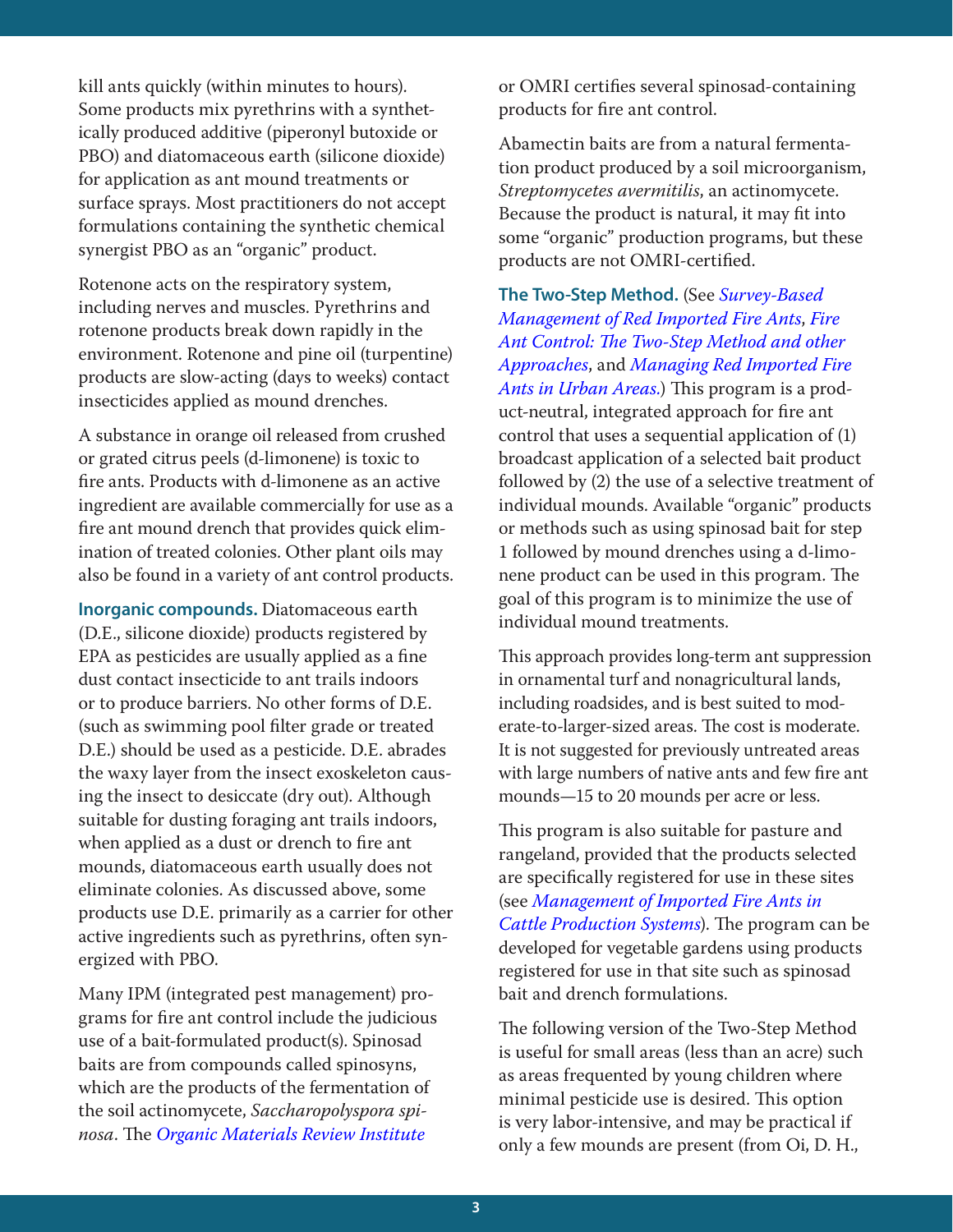D. F. Williams, P. G. Koehler and R. S. Patterson, *Imported Fire Ants and Their Management in Florida*, SP-161, University of Florida):

- **Step 1.** (Optional) Broadcast a bait-formulated insecticide.
- **Step 2.** At least 3 days after baiting (if baits were applied), drench individual mounds with hot (scalding) water.
- **Step 3.** Excavate and/or reapply hot water to mounds that are still active. Repeat when necessary.
- **Step 4.** (Optional) Make an annual or semi-annual broadcast application of a bait-formulated insecticide in the spring and/or fall to suppress reinfestations.

# **Acknowledgments**

This fact sheet was originally written by Bastiaan Drees and Lisa Lennon in 1998 and revised by B. Drees in June 2002. Howard Garrett, Malcom Beck, Leslie McKinnon, Roger Gold, Mike Merchant, and Ray Frisbie reviewed previous editions, and B. Drees, Paul Nester, and Pat Mokry reviewed the current edition.

## **References**

*[Organic Standards and Certification Program](http://agr.state.tx.us)* agr.state.tx.us

*National [Organic Program](http://www.ams.usda.gov/nop)* www.ams.usda.gov/nop

*[Organic Pest Control: What Does Organic Mean?](http://landscapeipm.tamu.edu/types-of-pest-control/chemical-control/organic/)* landscapeipm.tamu.edu/types-of-pest-control/ chemical-control/organic/

*[Potential Biological Control Agents for the Red](http://u.tamu.edu/ento-008)  [Imported Fire Ant](http://u.tamu.edu/ento-008)* u.tamu.edu/ento-008

#### *[Natural Enemies of Fire Ants](http://www.extension.org/pages/30546/natural-enemies-of-fire-ants)* www.extension.org/pages/30546/naturalenemies-of-fire-ants

#### *[Control of Imported Fire Ant Colonies by Field](http://bug.tamu.edu/fireant/research/projects/pdf/1997-200resdemo.pdf)  [Removal](http://bug.tamu.edu/fireant/research/projects/pdf/1997-200resdemo.pdf)*

bug.tamu.edu/fireant/research/projects/ pdf/1997-200resdemo.pdf

#### *[Museum of Novel Fire Ant Control Methods and](http://www.extension.org/pages/21854/museum-of-novel-fire-ant-control-methods-and-products)  [Products](http://www.extension.org/pages/21854/museum-of-novel-fire-ant-control-methods-and-products)*

www.extension.org/pages/21854/museum-ofnovel-fire-ant-control-methods-and-products

*[Are there any home remedies that will kill fire ants?](http://www.extension.org/pages/34814/are-there-any-home-remedies-that-will-kill-fire-ants)* www.extension.org/pages/34814/are-there-anyhome-remedies-that-will-kill-fire-ants

*[Laboratory Assay of Effect of Instant Grits and](http://bug.tamu.edu/fireant/research/projects/pdf/1997-200resdemo.pdf)  [Malt-O-Meal for Imported Fire Ant Control](http://bug.tamu.edu/fireant/research/projects/pdf/1997-200resdemo.pdf)* bug.tamu.edu/fireant/research/projects/ pdf/1997-200resdemo.pdf

#### *[Botanical Insecticides](http://landscapeipm.tamu.edu/what-is-ipm/types-of-pest-control/chemical-control/organic/botanical/)*

landscapeipm.tamu.edu/what-is-ipm/typesof-pest-control/chemical-control/organic/ botanical/

*[Organic Materials Review Institute](http://www.omri.org/omri-lists)* www.omri.org/omri-lists

### *[Survey-Based Management of Red Imported Fire](http://u.tamu.edu/ento-007)  [Ants](http://u.tamu.edu/ento-007)*

u.tamu.edu/ento-007

#### *[Fire Ant Control: The Two-Step Method and](http://www.agrilifebookstore.org/product-p/ento-034.htm)  [Other Approaches](http://www.agrilifebookstore.org/product-p/ento-034.htm)*

www.agrilifebookstore.org/product-p/ento-034. htm

*[Managing Red Imported Fire Ants in Urban Areas](http://www.extension.org/pages/11004/managing-imported-fire-ants-in-urban-areas-printable-version)* www.extension.org/pages/11004/managingimported-fire-ants-in-urban-areas-printableversion

# *[Management of Imported Fire Ants in Cattle](http://www.agrilifebookstore.org/product-p/sp-196.htm)  [Production Systems](http://www.agrilifebookstore.org/product-p/sp-196.htm)*

www.agrilifebookstore.org/product-p/sp-196.htm

*[Broadcast Baits for Fire Ant Control](http://www.agrilifebookstore.org/product-p/sp-196.htm)* www.agrilifebookstore.org/product-p/e-628.htm